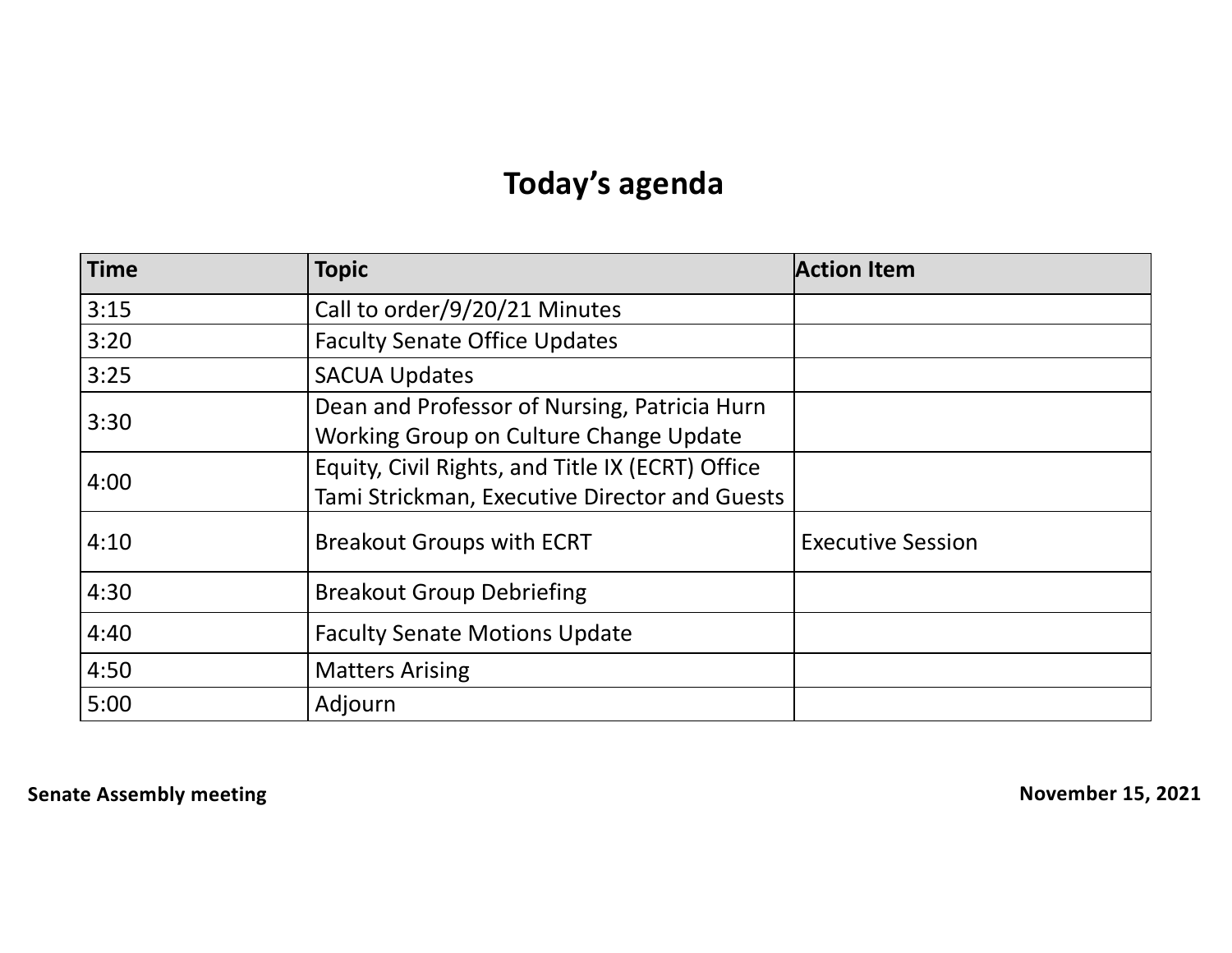## **Update on motions**

#### **Motion 1: Work Connections**

- Committee on Oversight of Administrative Action (COAA) to develop recommendations
- A faculty group will meet with Provost Collins and people from Finance, Academic HR, and Work Connections

#### **Motion 2: Adequacy of COVID policies**

• Faculty COVID Council

#### **Motion 3: Choice of methods of instruction**

- Presented questions to the Academic Programming Group
- Spoke to Provost Collins about this
- Academic Affairs Advisory Committee (AAAC) discussed this with Provost Collins

#### **Motion 4: Handling of sexual misconduct**

- Continued engagement with ECRT and Guidepost Solutions
- Reached out to Regent Acker to request information
- Reached out to President Schlissel and Provost Collins to suggest placing motion 4 recommendations into SPGs
- SAUCA is forming. A working group and voting on the charges and roster this week

#### **Motion 5: Remote teaching for parents with young children**

• Committee on Economic and Social Wellbeing of Faculty (CESWF) to develop recommendations